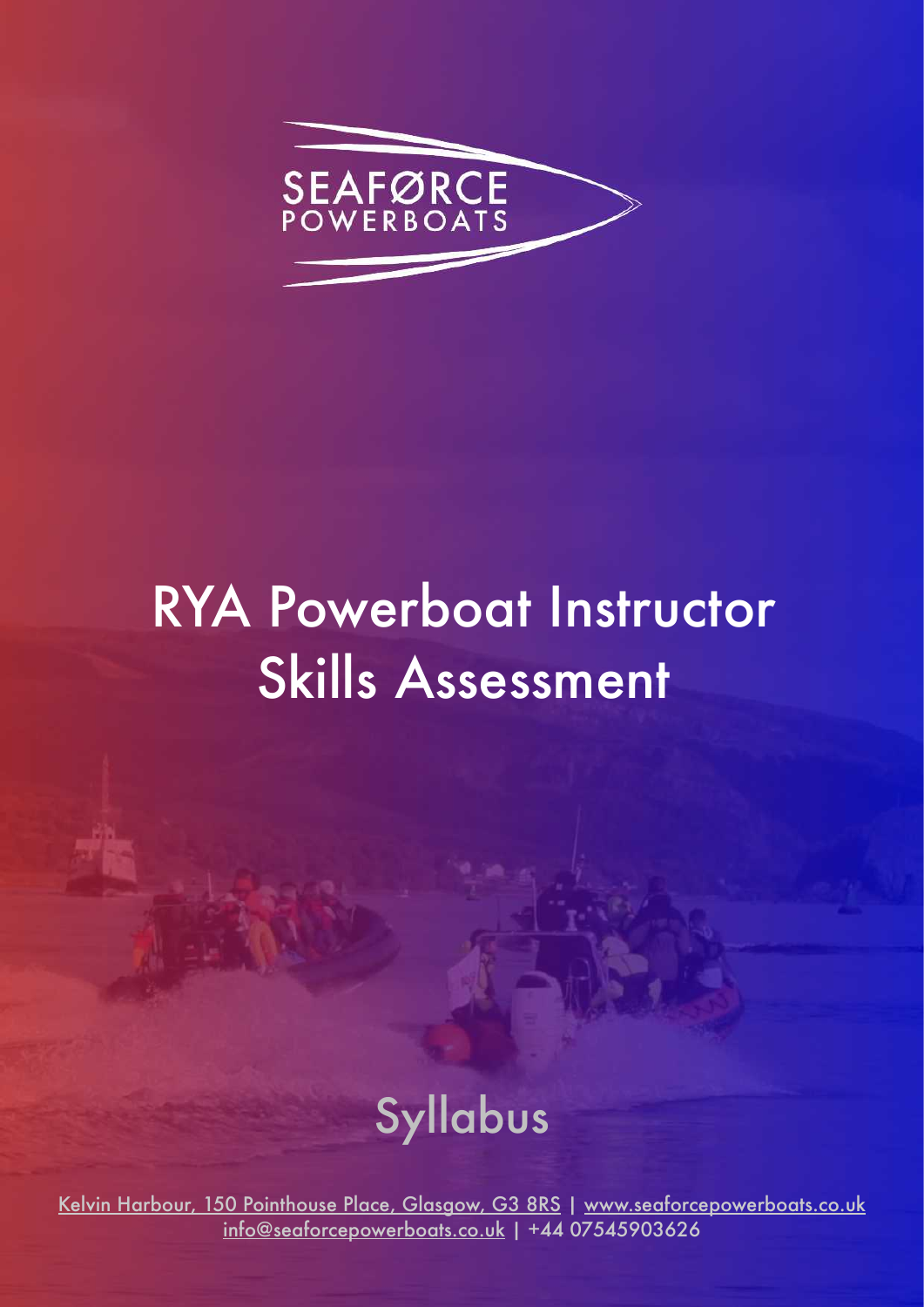

| Aim                             | 3              |
|---------------------------------|----------------|
| <b>Course Duration</b>          | 3              |
| Minimum Age                     | 3              |
| What's Included                 | 3              |
| Prior Knowledge and Experience  | 3              |
| <b>Skills Gained</b>            | 3              |
| Opportunities After The Course  | 3              |
| <b>Suggested Courses</b>        | 3              |
| Course Content                  | $\overline{4}$ |
| Section A: Practical Assessment | $\overline{4}$ |
| Section B: Theory Assessment    | $\overline{4}$ |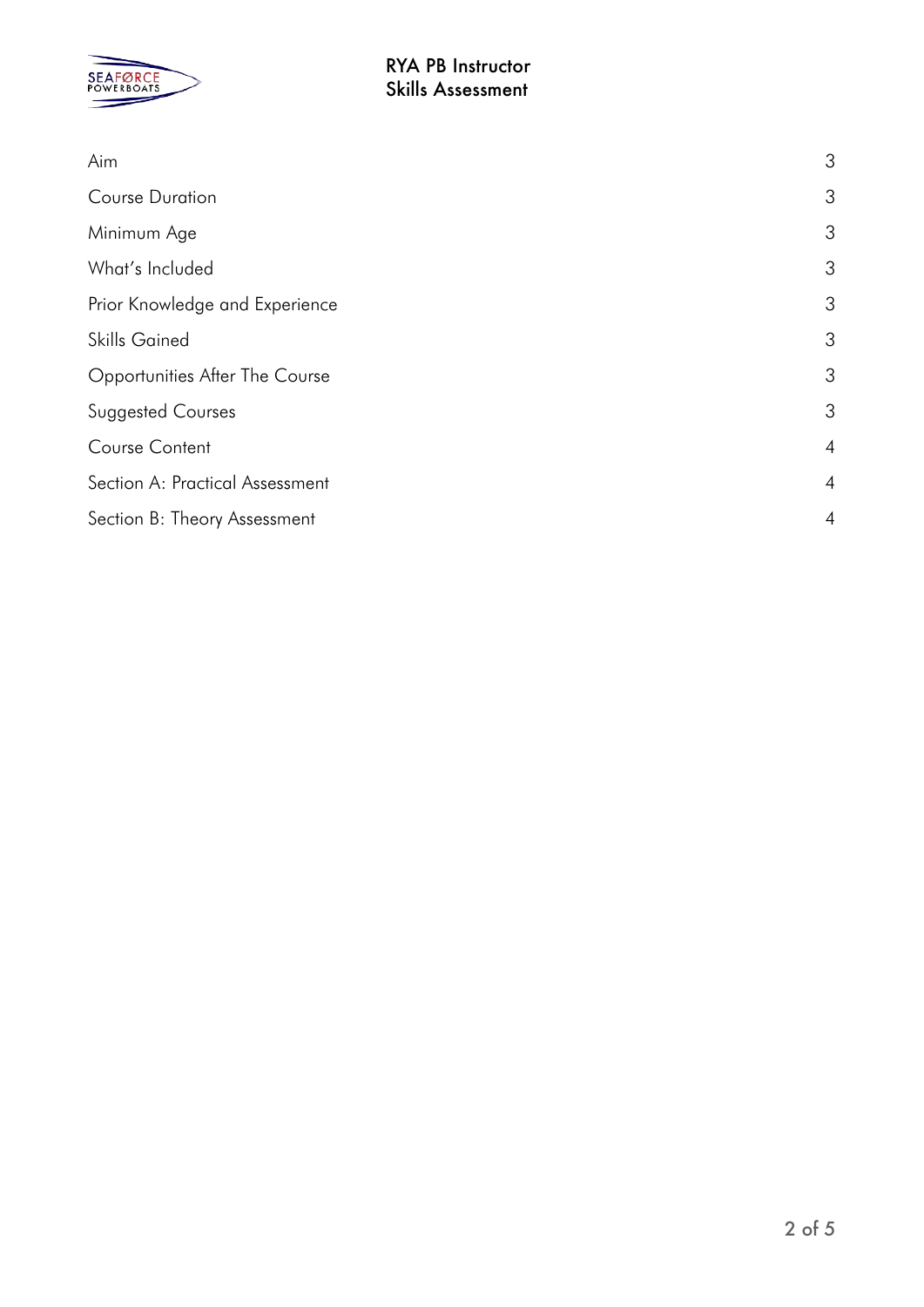

#### <span id="page-2-0"></span>Aim

This short course is compulsory for anyone wishing to sign up for a powerboat instructors course. It is a check on your proficiency in boat handling and your background knowledge of the shore based elements of the powerboat Level 2 course syllabus. It's a good opportunity for you to demonstrate your abilities in the subjects being assessed.

#### <span id="page-2-1"></span>Course Duration

Half a day

#### <span id="page-2-2"></span>Minimum Age

16 years

### <span id="page-2-3"></span>What's Included

- Lifejacket
- Modern facilities with hot/cold drinks and refreshments
- Experienced, enthusiastic and approachable instructors that are here to help
- Use of our boat

#### <span id="page-2-4"></span>Prior Knowledge and **Experience**

A high standard of boat handling, seamanship and personal knowledge is required, all to the level of powerboat level 2 certificate course.

#### <span id="page-2-5"></span>Skills Gained

When the assessment is completed your trainer will make an entry into your logbook G20 giving details of the venue, date and assessment outcome. This is what you will require to show your RYA Powerboat Instructor course trainer as proof of successful completion.

#### <span id="page-2-6"></span>Opportunities After The Course

This course is ideal for employment at RYA training centres or working on super yachts who wish to also qualify as a jet ski instructor.

#### <span id="page-2-7"></span>Suggested Courses

Powerboat Instructors Course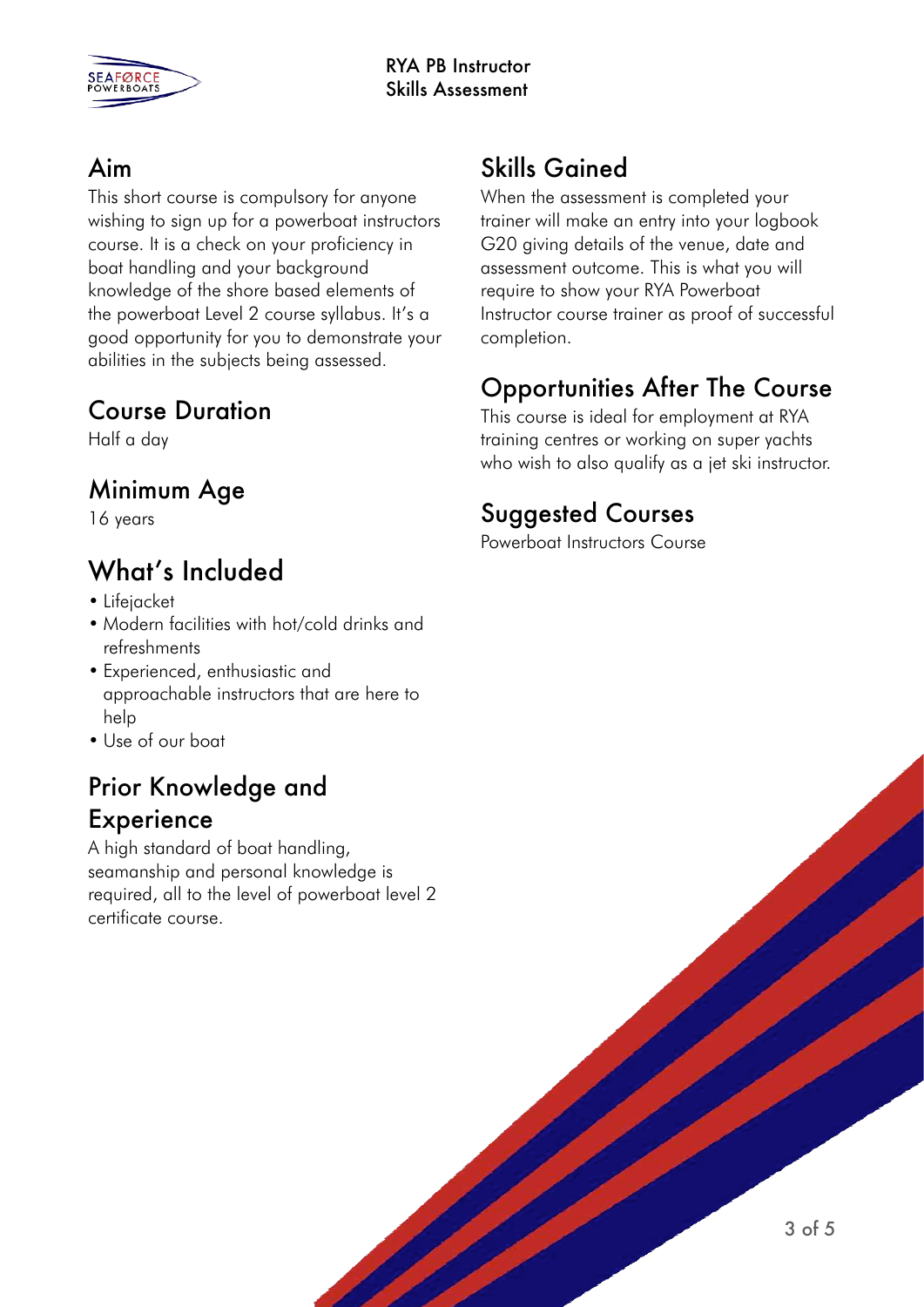

### <span id="page-3-0"></span>Course Content

## <span id="page-3-1"></span>Section A: **Practical Assessment**

- Familiarisation
- Holding Off (minimum 30 seconds)
- Picking up a mooring buoy
- Man overboard recovery
- Turning in a confined space
- Coming alongside into wind and downwind
- Turning using warps
- Planing speed S and U turns

## <span id="page-3-2"></span>Section B: **Theory Assessment**

- IRPCS and Bylaws
- Charts and Important Symbols
- Buoyage
- Tides and Tidal Streams
- Weather
- Emergencies
- Use and limitations of a GPS/Chart Plotter